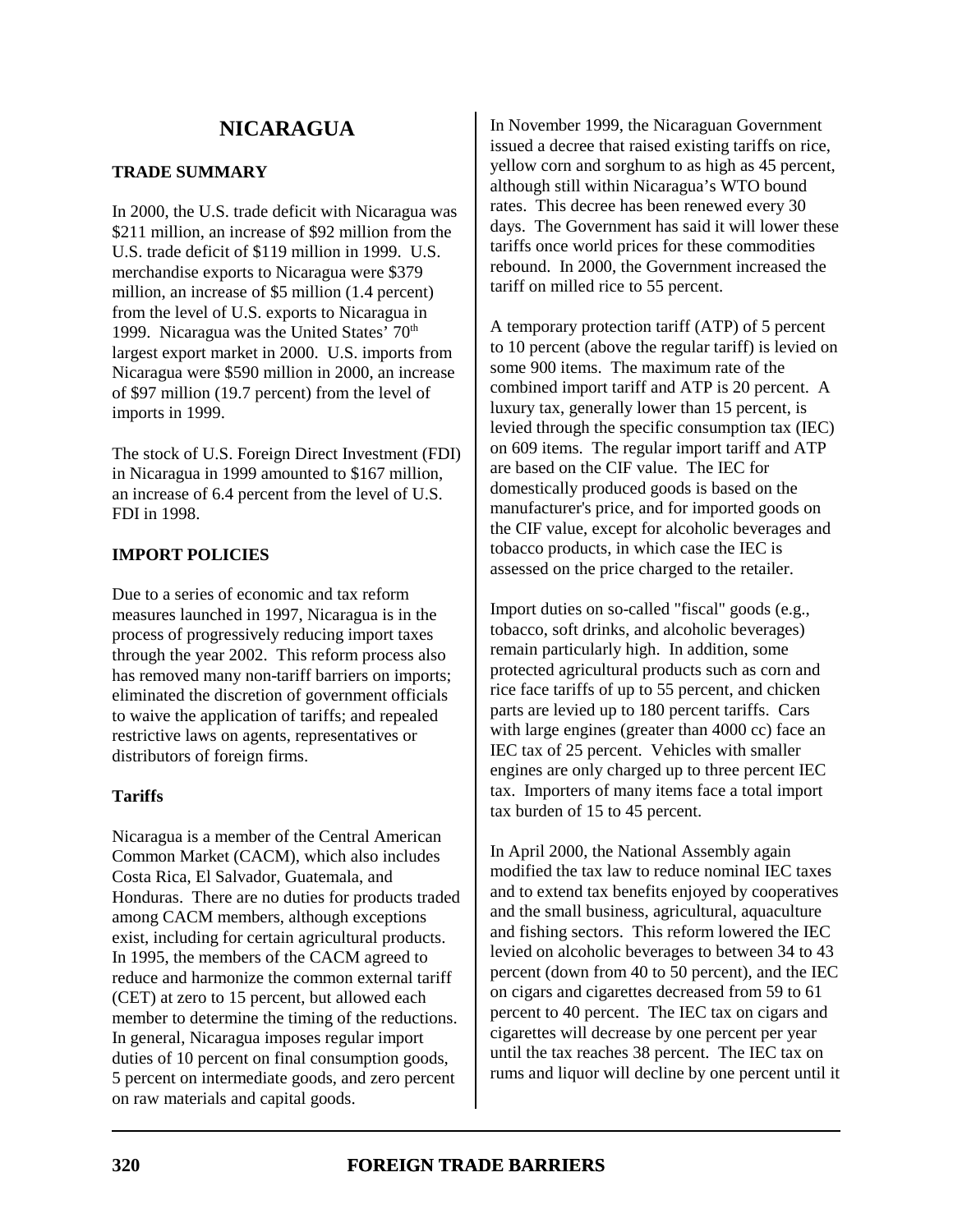reaches 35 percent. The tax on beer will decrease annually by one percent as well, until it reaches 32 percent. The benefits of this tax cut, however, were minimal for imported alcoholic beverages and tobacco products, since the tax will now be based on the sales price to the retailer, rather than on the CIF price.

In December 1999, Nicaragua imposed a punitive 35 percent tariff on all goods from Honduras and Colombia as a retaliatory measure for Honduras' signing a maritime border delineation agreement with Colombia, which Nicaragua claims infringes on its territory.

#### **Non-Tariff Measures**

U.S. exporters have expressed concern about arbitrary customs procedures and valuations. Tariffs and import taxes for most used goods are not assessed on a CIF/bill of lading basis, but rather on an arbitrary reference price determined by Customs at the time of entry, which can be significantly higher than the actual price paid. The Government had committed itself to abide by the WTO Customs Valuation Agreement by September 2000; however, Nicaragua has not yet complied with the new customs procedures. Nicaragua withdrew a request for a second WTO extension to implement the WTO Customs Valuation Agreement and has pledged to implement it by the first quarter of 2001. Nicaragua has a temporary WTO exception to use reference prices for a few items, such as used clothes, tires, car parts, and automobiles.

Nicaragua's 1997 Tax Reform Law eliminated the price-band customs valuation mechanism.

## **GOVERNMENT PROCUREMENT**

Nicaragua's new law on government procurement went into effect in January 2000. It provides for non-discrimination among suppliers. Nicaragua is not a signatory to the WTO Agreement on Government Procurement.

#### **INTELLECTUAL PROPERTY RIGHTS PROTECTION**

On January 7, 1998, Nicaragua signed a bilateral Intellectual Property Rights Agreement with the United States – the first such agreement in Central America. The Agreement covers copyrights, patents, trademarks, semiconductor layout designs, encrypted program-carrying satellite signals, trade secrets, and industrial designs. It addresses criminal and civil penalties for infractions and appears to provide a level of protection that exceeds commitments in the WTO Agreement on Trade-Related Aspects of Intellectual Property Rights (TRIPS). The Agreement called for full implementation by mid-1999 – a deadline Nicaragua was unable to meet. However, by the end of 2000, the Nicaraguan National Assembly had passed updated laws in all areas covered by the agreement, with the exception of trademarks.

## **Copyrights**

In July 1999, the National Assembly passed copyright legislation that has strengthened the legal basis for copyright protection. In 2000, sound and video pirates failed to get the National Assembly to approve additional time to sell their stocks of pirated goods; however, illegal copies are still sold on the streets. A complementary law on television programming carriers was passed in November 1999. Nicaragua became a signatory to the Berne Convention in 1999. Nicaragua is also a signatory to the following copyright conventions: the Mexico Convention on Literary and Artistic Copyrights; the Buenos Aires Convention on Literary and Artistic Copyrights; the Inter-American Copyright Convention; the Universal Copyright Convention (the 1952 Geneva Convention and the 1971 Paris Convention); and the Brussels Satellite Convention. Despite recent progress in strengthening the regulatory framework for intellectual property protection, piracy of sound and video recordings, as well as theft of U.S.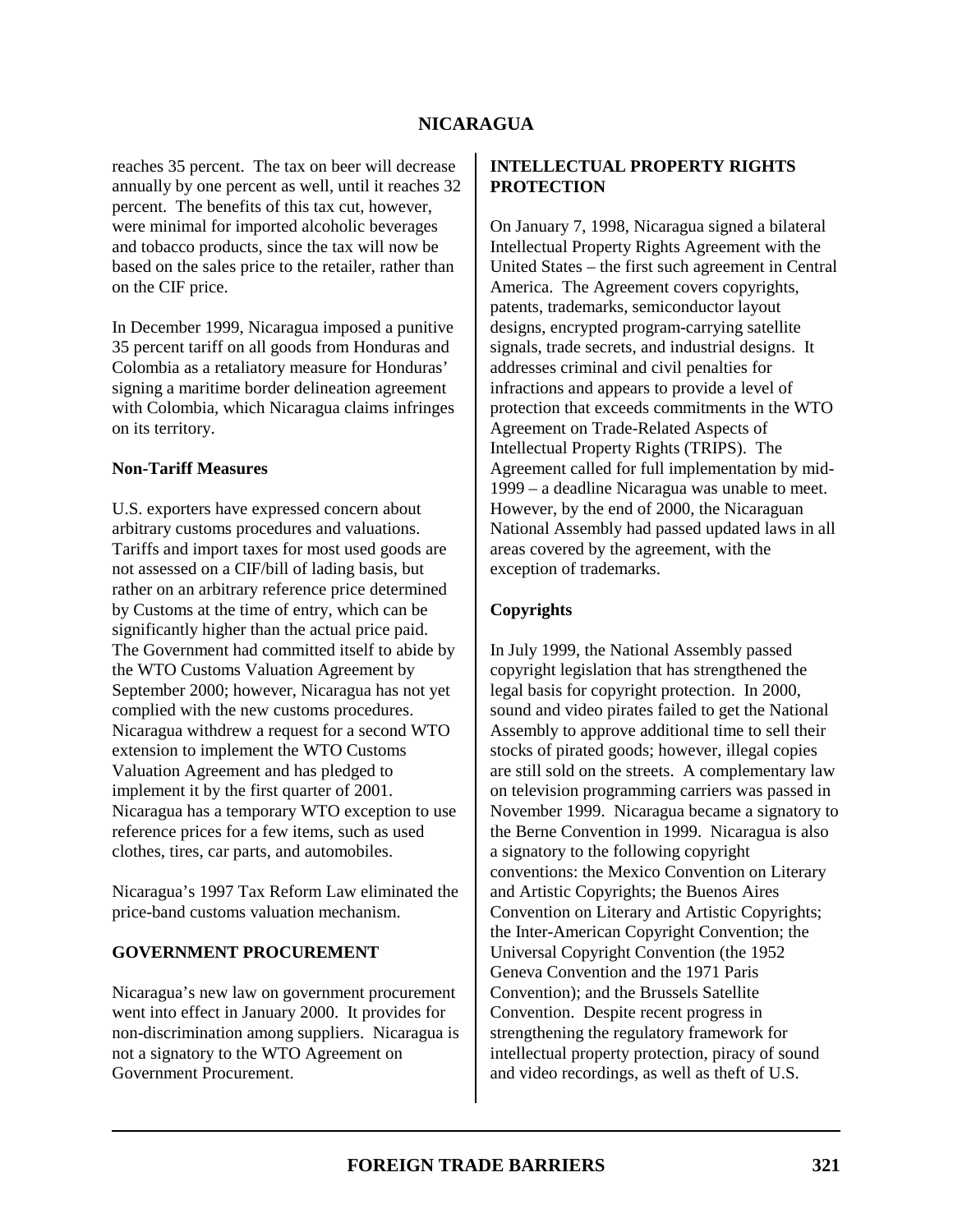satellite signals and broadcasts, remains a problem in Nicaragua.

#### **Patents**

Nicaragua's National Assembly passed a new Patent Law (Law on Invention Patents, Utility Models and Industrial Design) on September 19, 2000. It entered into force on November 25, 2000. The length of patent protection is 20 years, during which the inventor pays annual fees. Lack of payment voids such patents. This law appears to be consistent with WTO requirements. In February 1996, the National Assembly ratified the Paris Convention for the Protection of Industrial Property. In April 1997, Nicaragua approved the technical part of the Central American Convention on Industrial Property (Inventions and Industrial Designs), although this has not yet come into effect. In 1999, the National Assembly approved a new Law for the Protection of Plant Varieties which conforms to the Convention of the International Union for the Protection of Plant Varieties (UPOV, 1978). Nicaragua has acceded to UPOV.

#### **Trademarks**

Trademark infringement remains a problem area. Current Nicaraguan procedures allow individuals to register a trademark without restriction, at a low fee, for a period of 15 years. Nicaragua signed and ratified the Central American Convention for the Protection of Industrial Property and its Protocol of Modification (trademarks and distinctive signs). However, Nicaragua has not ratified the amendment to the Protocol, and neither the Convention nor the Protocol will take effect until the other Central American countries sign it. The Convention is intended to ensure compatibility with the Paris Convention and TRIPS provisions. An updated draft law on trademarks is being considered by the National Assembly.

#### **SERVICES BARRIERS**

Nicaragua has ratified its commitments under the 1997 WTO Financial Services Agreement. Nicaragua has WTO commitments covering most banking services (acceptance of deposits, lending, leasing, guarantees, and foreign exchange services), but it has no commitments in securities, asset management, or other (non-insurance) financial services. While Nicaragua allows foreign banks to operate either as 100 percent owned subsidiaries or as branches, none were present in the country during 2000.

#### **INVESTMENT BARRIERS**

Sandinista-era confiscation cases of U.S. citizenowned investments or properties continue to create questions about the rule of law and respect for private property in Nicaragua. While the Government has made progress, valuable properties remain in the hands of the government or private parties awaiting fair compensation or return to the rightful owners. Property claimants, after more than a two year suspension of propertyrelated lawsuits, can now access the new property tribunals for the return of, or compensation for, their properties. The Government continues to offer only bonds as a means of compensation (which currently sell for about 20 percent of face value). Claimants may decide whether to pursue the return of property or compensation through such bonds. The United States continues to press Nicaragua to improve its resolution of expropriation cases and to take measures to increase the value of the compensation bonds.

In order to receive the benefit of the 1991 Foreign Investment Law, which provides guaranteed repatriation of profits and repatriation of original capital three years after the initial investment, investments must be approved by an interagency Foreign Investment Committee. These approvals can be time-consuming and contain criteria (e.g., approval by the Nicaraguan Environmental Agency) that lack clear definition. Investments may be made without Foreign Investment